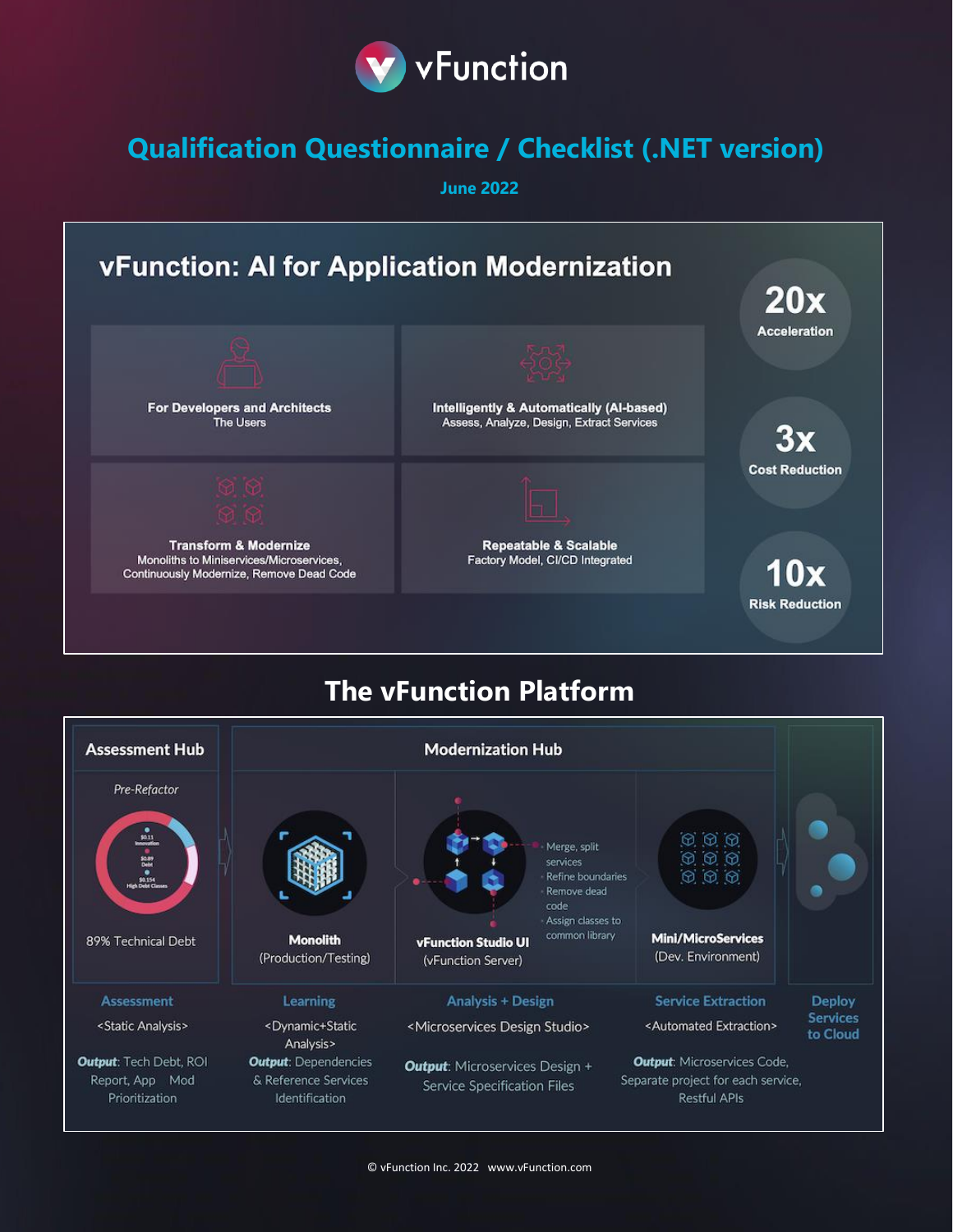

## **Application Questionnaire**

Please review the following information so we can fit the best vFunction installation to your application:

|                | <b>Item</b>                                                                                                    | <b>Yes/No/Information</b>                                                                                                                                                                                                                                                      |
|----------------|----------------------------------------------------------------------------------------------------------------|--------------------------------------------------------------------------------------------------------------------------------------------------------------------------------------------------------------------------------------------------------------------------------|
| 1.             | Identify the monolithic application you want to modernize and<br>transform into microservices:                 | Name of the Application:                                                                                                                                                                                                                                                       |
|                | Name the key business functions of the application:                                                            | Information:                                                                                                                                                                                                                                                                   |
|                | List the pain points leading you to embark on the modernization of<br>this application (check all that apply): | ] Long test and release cycles<br>] Unable to meet business requirements<br>] Hard to ramp up developers<br>] Poor customer/user experience<br>] Need new UI<br>] Scalability challenges<br>] Want to take advantage of modern cloud<br>services (e.g. serverless)<br>] Other: |
|                | Have you tried to modernize this application in the past?                                                      | No<br>Yes<br>Provide details:                                                                                                                                                                                                                                                  |
|                | Do you have an architectural document for the app?                                                             | No [ ] Yes [ ] Can it be shared?                                                                                                                                                                                                                                               |
|                | Do you have an estimation of time and resources needed to<br>modernize this application without vFunction?     |                                                                                                                                                                                                                                                                                |
| $\overline{2}$ | How many classes does this application have? lines of code (LOC)?                                              | Number of classes (required):<br>Lines of Code (optional):                                                                                                                                                                                                                     |
| 3.             | What .Net version is used?                                                                                     | Information:                                                                                                                                                                                                                                                                   |
|                | Where do you want to get to after the modernization (versions)?                                                | Information:                                                                                                                                                                                                                                                                   |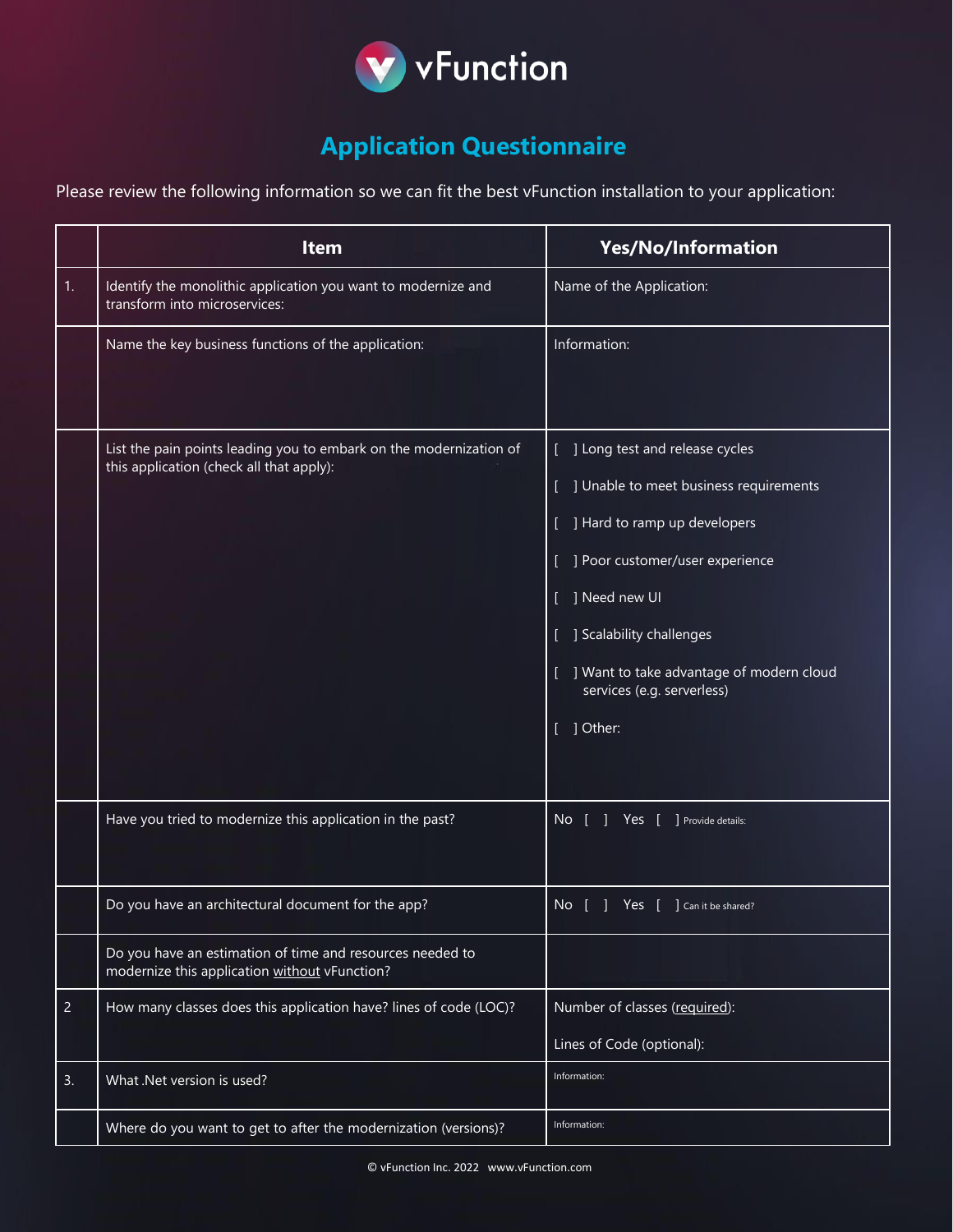

| 4.  | What version of IIS is used, if at all?                                                                                                                                                      | Information:                          |
|-----|----------------------------------------------------------------------------------------------------------------------------------------------------------------------------------------------|---------------------------------------|
|     | Where do you want to get to after the modernization (versions)?                                                                                                                              | Information:                          |
| 5.  | What database is being used?                                                                                                                                                                 |                                       |
|     | Are you using stored procedures?                                                                                                                                                             | $[$ ] No<br>] Somewhat<br>$[$ ] A lot |
| 6.  | On what operating system and version is the application running on?                                                                                                                          |                                       |
|     | Is the application using ASP? If so, which version is used in the<br>application?                                                                                                            |                                       |
| 7.  | What are the main frameworks being used by the application?                                                                                                                                  |                                       |
|     | Which ORM framework is in use (Entity Framework, NHibernate)? Which<br>versions?                                                                                                             |                                       |
|     | Are you looking to migrate to a different version after the<br>modernization? To which one?                                                                                                  |                                       |
| 8.  | For non-production installations: Make sure you have the application<br>installed in a pre-production environment (highly recommended 4GB<br>of memory, and 10GB of free disk space) ?       | Yes<br>$No$ $\lceil$                  |
|     | For non-production installations: Make sure you have automatic<br>testing ready for the application or manual QA resources that can test<br>the application flows (more coverage the better) | Yes [<br><b>No</b>                    |
| 9.  | What is your target microservices/functions environment?<br>(Openshift/K8s, Knative, other) which versions?                                                                                  | Information:                          |
| 10. | With which cloud provider (if any) are you partnering?                                                                                                                                       | Information:                          |
| 11. | How many services are you looking to decompose this monolith into?                                                                                                                           |                                       |

Once we receive the information for the above items we will be able to send you the correct vFunction agent and server artifacts as well as the licensing key.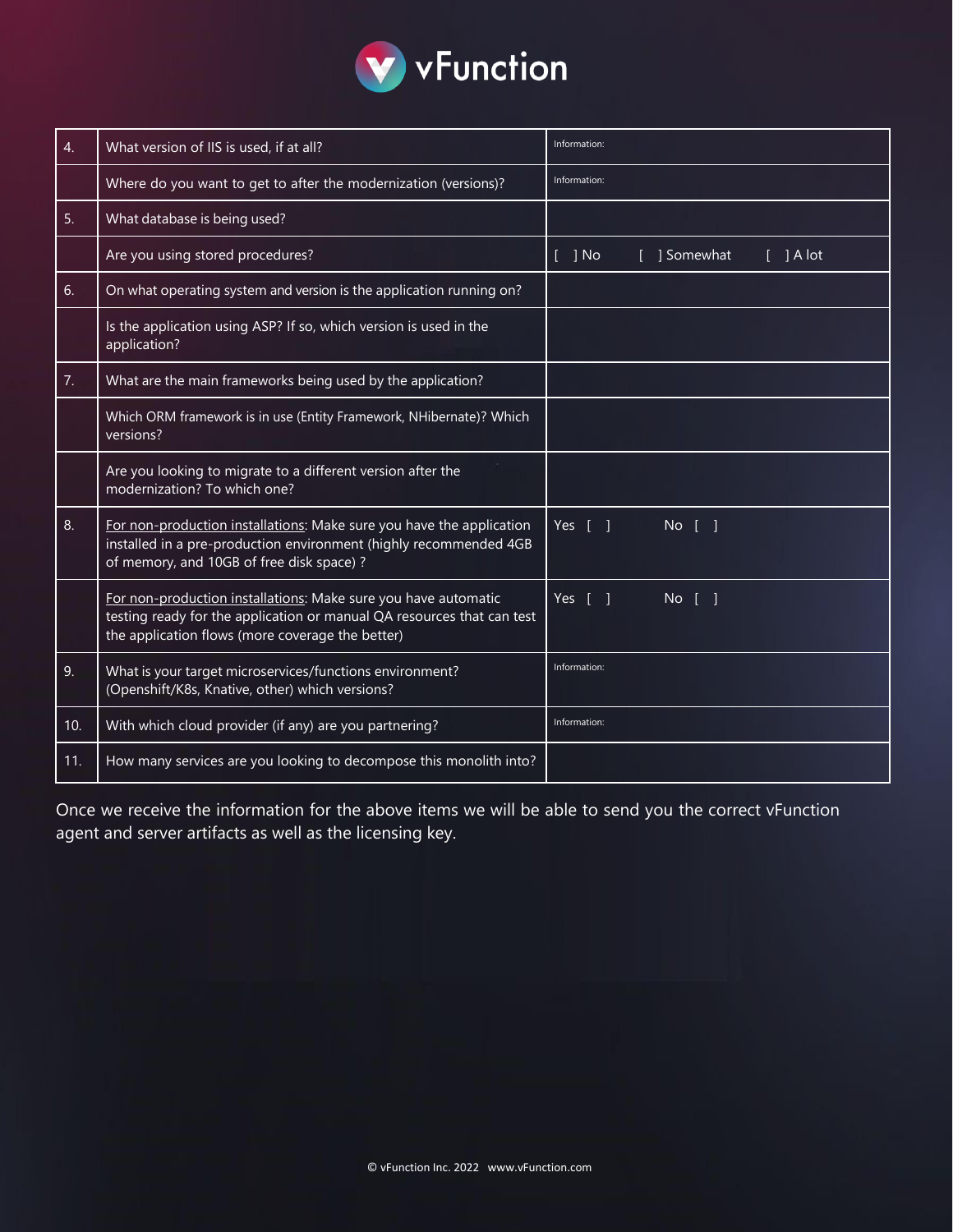

## POV Scope

vFunction POV covers the installation and initial analysis of the application, with vFunction personnel to assist in this process. The culmination of the POV occurs once services are identified and a refactoring plan is generated. Subsequent phases, post-POV, may include the extraction of services, upgrading, re-platforming, UI and data base refactoring (see chart below):



| Name:           |  |
|-----------------|--|
| Company:        |  |
| Partner:        |  |
| (if applicable) |  |